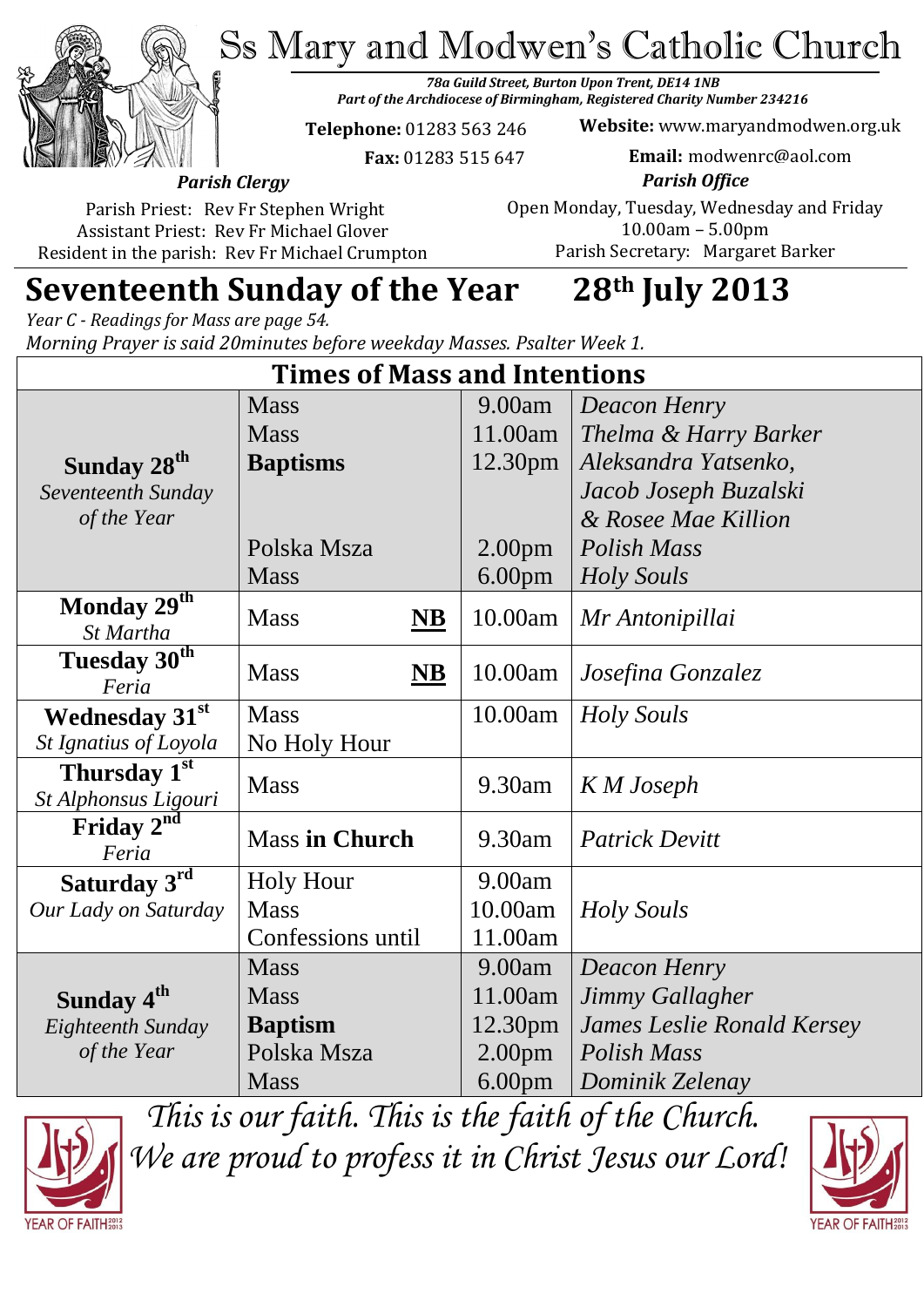#### **Please pray for all the sick and housebound of the Parish:**

Kathleen Benson, Dennis Cooper, David Hughes, Eileen Lee, Pat Bolton, Irene Hill, Mary Burnside, David Hastilow, Maureen & Sidney Parker, Olive Wilson, Eve Goode, Sarah Pursglove, Marjorie Staley, Marie Gibson, Martin Halligan, Martin Goddard, Merlin Joseph, Mary Hyde, Baby Katie, Betty Gould, Michael Wright, Tony Kerr-Delworth, Fr Bernard Shaughnessy, Mary Conway, Baby Tomasz Weedon, Kay Elizabeth Webster, Kirsty Freeman, Peter Hunt, Jonjo Finnegan, Michael Cobley, Russ Simpson, Brian Baldock, Joe & Marg Emery, Baby Niamh Rodriguez, Sylvia Breen, John Wain, Bob Holland, Fr Rob Taylerson, David Priest, Baby James Kersey.

#### **Lord Grant Eternal Rest to those who have died recently:**

Margaret Moon, Patrick Devitt, Lily Love

**Offertory Collection:** £306.25 (non Gift Aid); £329.09 (Gift Aid) Standing orders £460 (Gift Aid) thank you for your generosity.

VMM - Mission Appeal – £ 606.79 Building & Development Fund running total: £17,245.68

This Weekend – Second Collection – Building and Development Fund Next Weekend – Second Collection – Building and Development Fund  $11<sup>th</sup>$  August – Second Collection – Building and Development Fund

#### **For Next Sunday: -**

G Gough, A Batchelor, S Bower-Khan **EUCHARISTIC MINISTERS** Sunday – Rev Fr Thomas Rock G Taylor, R Scott, J Joseph Monday – Rev Fr Peter Rogers A Tuhey, J Elliott Tuesday – Rev Fr Cecil Rogerson

#### **CASHIERS**

Mandy & Family

#### **CHURCH CLEANING**

Rosemary & Jane D

# **FLOWERS**

Barbara & Lee

#### **Please Pray for the Priests READERS of the Diocese:**

T Joseph, W Moloney, L Farrington Wednesday - Rev Fr Anthony Rohan **TEA & COFFEE** Thursday – Rev Fr Dominic Round Pat & Irena Friday – Rev Fr Francis Rowe Kath & Rosemary Saturday – Rev Fr Vincent Royles Diana & Paul Sunday Next – Rev Fr Arul Samy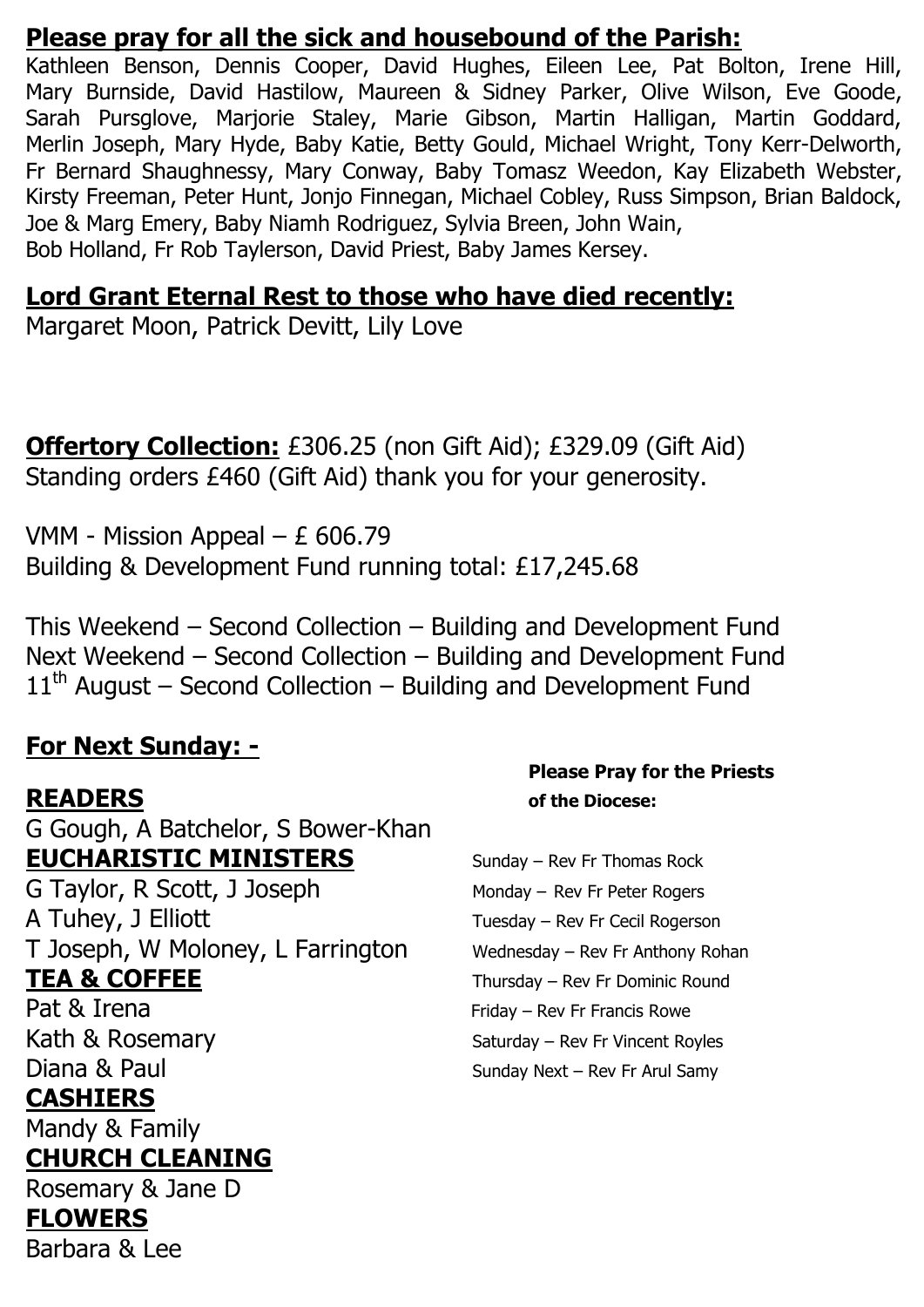## **THANK YOU:**

From Bill Neill who made the Appeal for the Volunteers Missionary Movement last weekend. We are, "The friendliest Parish he has ever visited". So well done and thank you for your generosity.

**BIRMINGHAM CATHOLIC PARTNERSHIP SUPPLY SERVICE:** are seeking teachers and teaching assistants to be members of its supply team for Catholic schools in the Birmingham area. See poster for details.

**A MASSIVE THANK YOU!** We've eaten cakes and bacon butties. We've raced horses cycled to Rio and back. We've tested our knowledge in quizzes and played games of bingo. There's also been a half marathon! We have come to the end of our fundraising for WYD. Heather, Alex & Fr Michael head to Rio on Wednesday this week. Many, many thanks for all the prayers and support from the parish. We could not have done it without you!! Thank you for sending us to represent the parish with a possible 4 million young Catholics in Rio. We have managed to raise £4,300. Thank You and God Bless. We look forward to sharing our experiences later in the summer.

**YEAR OF FAITH Day of Pilgrimage Blessed Dominic Barberi** on Saturday 31<sup>st</sup> August at St Dominic's Stone and Aston Hall. See poster for details. There does not seem to be sufficient interest to run a coach so please be generous in offering lifts to one another if you are willing.

**YEAR OF FAITH BOOKLETS:** The next booklet is available at the back of Church. Donations gratefully received.

**CATHOLIC TODAY:** Latest Edition of the Diocesan Newspaper is at the back of Church. 50 pence.

**BIBLE ALIVE:** August edition available from Stephen Room.

**PARISH LOTTERY:** Sorry I forgot to publish the winner for 14<sup>th</sup> July, Mary Toft, well done. Last week 97 numbers played. Winning Number - 52, George Rothwell - £48.50. Congratulations. Your cheque can be collected this weekend. Unclaimed prizes, Chris Barnes & D Bower. Please collect your winnings.

**PARISH PILGRIMAGE TO ASSISI & UMBRIA:** In the footsteps of St Francis and St Clare of Assisi. August  $3^{rd} - 9^{th}$  2014. Details and booking forms from Parish Office. Book early due to limited places. Deposit required to book a place.